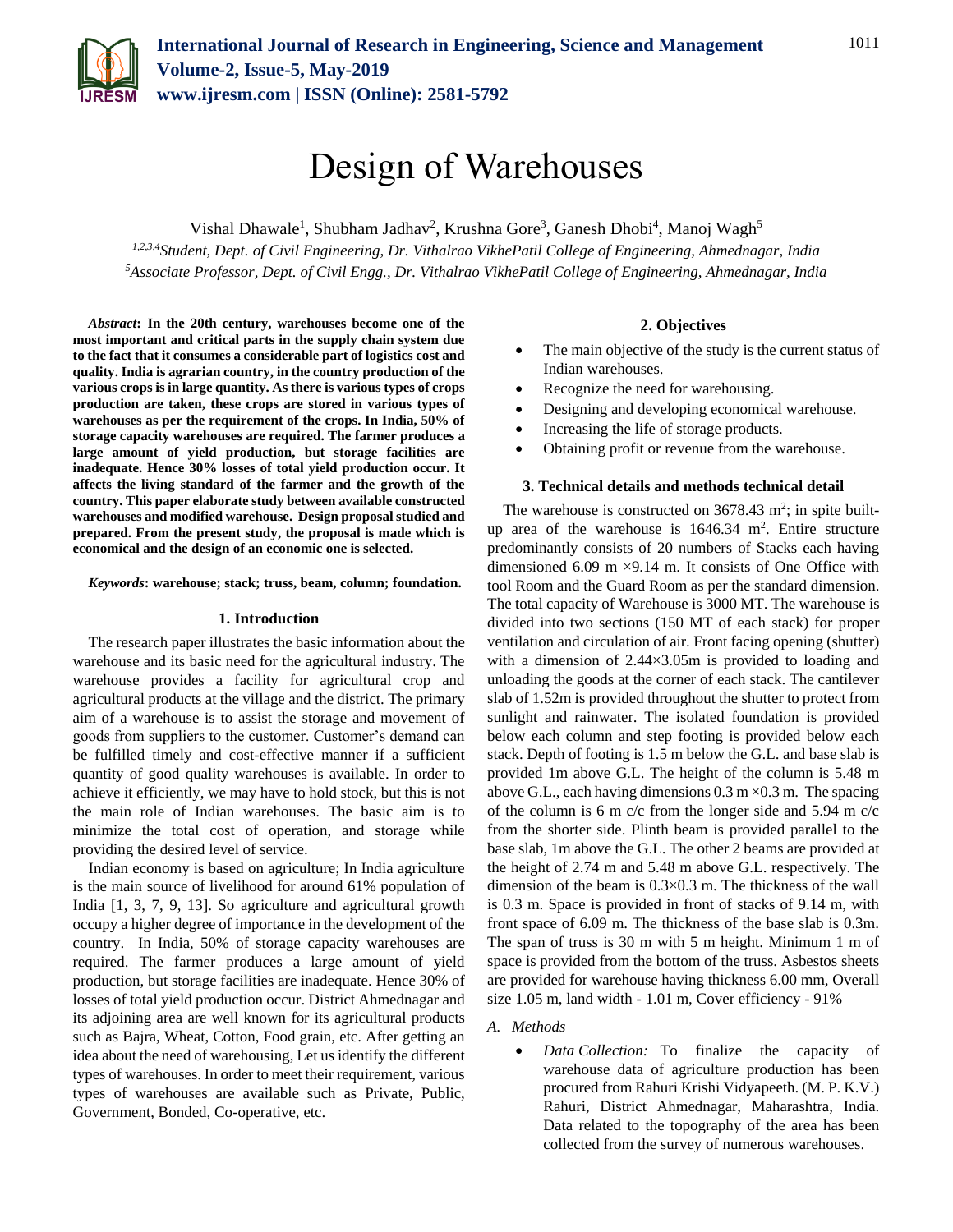

- *Design of warehouse:* To investigate data related to warehouses such as capacity (dimension of a warehouse) required for an operation is determined by maximum quantity in tonnage and volume of supplies stored and then govt. schemes, case study, ISO standards, the problem in reality facing, the material used, various design methods. From the available data, the production of food grain is 3000 metric tons. By using density volume of wheat is calculated and from that, no. of bags is calculated. Further than using above data size of clearly indicate that there is an acute shortage of organized and good quality warehousing and storage infrastructure in the country, for both, agricultural and non-agricultural commodities.
- For design production from data then the volume is calculated, Area is decided that is the dimension.

## **4. Design of truss ( A-Type Truss )**

*A. Design of truss has been carried out as per the Is 875- 1987 part I, II, III. [2,5,12]*



- Load Calculation
- Dead load, Live load, Wind load
- Load Combination
- $1.5(D.L. + L.L.)$
- $1.5(D.L. + W.L.)$
- $\bullet$  1.2(D.L. +L.L. +W.L.)
- Design of Slab: [4,10,11]
- Design of one-way slab and Two-way slab.
- As the ratio of length  $&$  width of all slabs is less than 2, two-way slabs have been considered to design.
- Use Steel Fe415 and Concrete Grade M20.
- For Max. depth:

Xu max= 0.48d

Mu lim=  $0.138$  fck bd<sup>2</sup>

\n- For the area of steel : 
$$
Mu = \frac{0.87 \text{ fyAstd} (1 - \text{Astbd}}{\text{ fyfck})}
$$
\n- Spacing of bars =  $\frac{\text{area of one bar x 1000}}{\text{Ast}}$
\n

Maximum spacing for main reinforcement <3d or 300mm (whichever is less)

Check for shear

Shear force due to load 
$$
Vu = \frac{Wdx L}{2}
$$
  
Nominal shear stress  $\tau v = \frac{Vu}{bd}$ 

Percentage of tensile steel Pt =  $\frac{\text{Ast} \times 100}{\text{bd}}$  %

Shear strength of concrete (table 19 page 73 IS 456: 2000) If τv < τc than no shear reinforcement is required

- *B. Design of Beam: [4,10,11]*
	- Use M20 and Fe 415 Steel
	- The total load on beam  $(W)$  = Weight of wall + Self-weight of the beam
	- Design load for consideration (Factored load) =  $1.5 \times W$
	- The effective length of span =  $c/c$ distance of column
	- Factored moment

 $(Mu) = (Wu \times L.$ eff. $)/8$ 

Maximum shear

 $(Vu) = \frac{Wu \times \text{Left}}{2}$ 

- Check for singly or doubly reinforced beam
- Calculation of reinforcement
- Check for shear
- *C. Design of column: [4,10,11]*
	- Design of short column and long column.
	- If the ratio of effective length to its least lateral dimension <12 then it is short column and if least lateral dimension >12 then long columns.
	- Use M20 and Fe 415
	- Load on each Colum due to truss
	- Factored Load
	- Height of Column above G.L.
	- Leff. (Effective length), It is designed as an axially loaded short column.
	- Percentage Reinforced Pu =  $0.40$  fck Ac +  $0.67$  fyAsc.
	- Provision of lateral ties

Diameter not less than ø/4

Pitch: Not more than

Least lateral dimension = 300 mm or 16  $\times$  ømm

*D. Design of footing:*

Design of isolated footing.

- Use M20 and Fe 415
- Calculation of Self Weight of Footing
- Calculation of the area of footing=

Total Load/Soil Bearing Capacity Determination of the size of footing Calculation of Soil Reaction for Factored Load Vu= Soil pressure from shaded area =  $qu \times B$  [ ${(B-b)/2} - d$ ] Assume 0.2% steel for M-20 concrete Minimum depth required  $\tau$ cbd = Vu Check for Bending: Mu lim.  $= 0.138 \times$  fck bd<sup>2</sup> Mu = qu $(B - b)^2/8 \times B$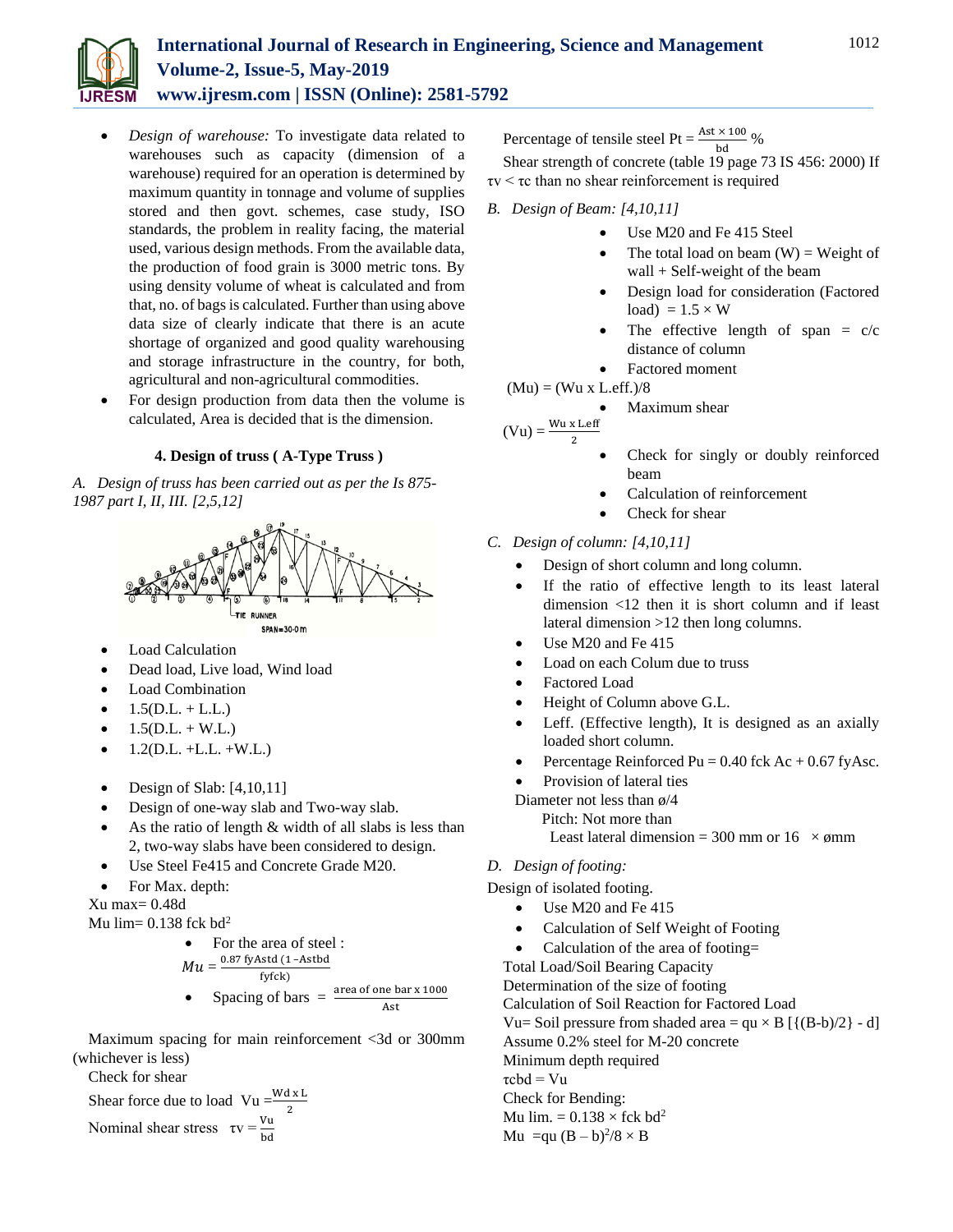

**www.ijresm.com | ISSN (Online): 2581-5792** 

Mu < Mu lim. Check for two way shear Perimeter of critical section =  $4 \times (b + d)$ Calculation of Area of critical section Two-way shear stress  $=\frac{Upward pressure}{Area of critical section}$ 

Max. Shear stress permitted =  $0.25\sqrt{\text{fck}}$  $\text{Mu} = 0.87 \times \text{fy} \times \text{Ast} \times \text{d} \left[ \frac{1-\text{Ast} \times \text{fy}}{\text{bd} \times \text{fck}} \right]$ 

Calculation of Ast and spacing.

# *E. Design of Stack for Wheat Production [4, 6, 11]*

Total weight on soil = Total weight on foundation  $+10\%$  of total weight of foundation

Width of foundation =  $\frac{\text{Total weight}}{\text{s.b.c}}$ <br>Depth of foundation =  $\frac{w}{a \times p} \times \frac{[1-\sin\theta]^2}{[(1+\sin\theta)]}$  $[(1+sin\phi)]$  2 Depth of concrete slab:  $D = \alpha \times \sqrt{3g/M}$ wheat production  $= 3000 \text{ MT} = 3000000 \text{ kg}$ Density of wheat grain = 790 kg/m<sup>3</sup> Area of one bag =  $(0.6x\,0.9)$  m<sup>2</sup> = 0.54 m<sup>2</sup> Thickness of one bag  $= 0.2$  m Volume of wheat grain  $=$   $\frac{\text{mass of wheat grain}}{\text{cos}$ density of wheat  $=$   $=$ 3000MT 790  $= 3797.46$  m<sup>3</sup> Volume of one bag =  $1 \times b \times h = 06 \times 0.9 \times 0.2$  $= 0.108$  m<sup>3</sup> No. of. bag  $=$   $\frac{\text{volume of wheat grain}}{\text{volume of weight}}$ volume of one bag  $=\frac{3797.46}{0.100}$ 0.108

 $= 35200$  bags Size of stack =  $6.09$  m x  $9.14$  m =  $55.66$  m<sup>2</sup>

 $= 35161.74$ 

## **5. Result**

- The design of R.C.C. structured is done by Limit State Theory.
- All the slabs are designed as two way Slabs, by the method provided by IS 456: 2000.
- It is evident that load in a slab below office is so less, that slab was safe in all aspects with the minimum reinforcement as per IS 456: 2000.
- The Reinforcement is 1.61 % in the slab below Stacks.
- Beams are designed individually as fixed beams with doubly and singly reinforced of 300 mm  $\times$  300 mm.
- Columns are designed as Axially Loaded Short Column of dimension 300 mm  $\times$  300 mm.

The isolated footing was provided of a maximum size of 2.2  $m \times 2.2$  m and safe bearing capacity of the soil is 150 KN/m<sup>2</sup>.

## **6. Conclusion**

The life span of stored goods enhanced by design of

modified warehouse.

- Farmer can be benefited and life style can be changed. Also problem of Farmer suicides can be overcome.
- By storing the goods in ware house quality of foods can be preserved.
- Future need can be fulfilled at the time of famine or any other natural or manmade disaster.
- Maximum space and storage can have utilized with minimum investment.

## **Acknowledgment**

We are honored to express my deep sense of gratitude towards our guide Dr. Manoj Wagh for his creative suggestions, helpful discussion, unfailing advice, and constant encouragement during the project work. We consider ourselves privileged to have worked under him, as we always share his vast Experience so generously and patiently in spite in his busy schedule. We sincerely appreciate the interactive help received from him by the way of advice and suggestions. At the outset, we take this opportunity to express our sincere gratitude to Dr. Uday Naik, Principal, Dr. Vithalrao Vikhe Patil College of Engineering, Vilad ghat Ahmednagar, for giving us an opportunity to pursue our studies for the present work. We have been always graced by our parents, their support and blessings have driven our performance and success. We are grateful to our family their kind support and motivation have helped us to complete this work successfully.

## **Nomenclature**

- qu = factored load
- Mu= factored moment
- Fck= characteristics of strength of concrete
- b= width of column
- d= depth of section
- $B=$  width of footing
- Fy=characteristics of strength of steel
- $\tau_c$  = shear stress in concrete
- τv= nominal shear stress
- $a$ = angle of repose
- $\rho$  =density of soil
- s.b.  $c =$  safe bearing capacity
- $\varnothing$  = angle of reposse
- M= modulus of rupture

#### **References**

- [1] Bramhankar E.B. (1968) Problems of warehousing agricultural products with special reference to the warehousing corporation in India, Pune University, Ph.D. Thesis.
- [2] B.C. Punmia, Ashok Kumar Jain, Arun Kumar Jain, "Design of Steel Structure," Laxmi Publishing Company.
- [3] FAO Agricultural services bulletin no. 109 (1994), "Grain storage technique, evolution and trend in developing countries."
- [4] IS 456:2000 Indian Standard Code of practice for Plain & Reinforced Concrete.
- [5] IS 875:1987 Code of practice for Design of Load for Building & Structure (Part 1 – Dead Load, Part 2 – Imposed Load and Part 3 – Wind Load)